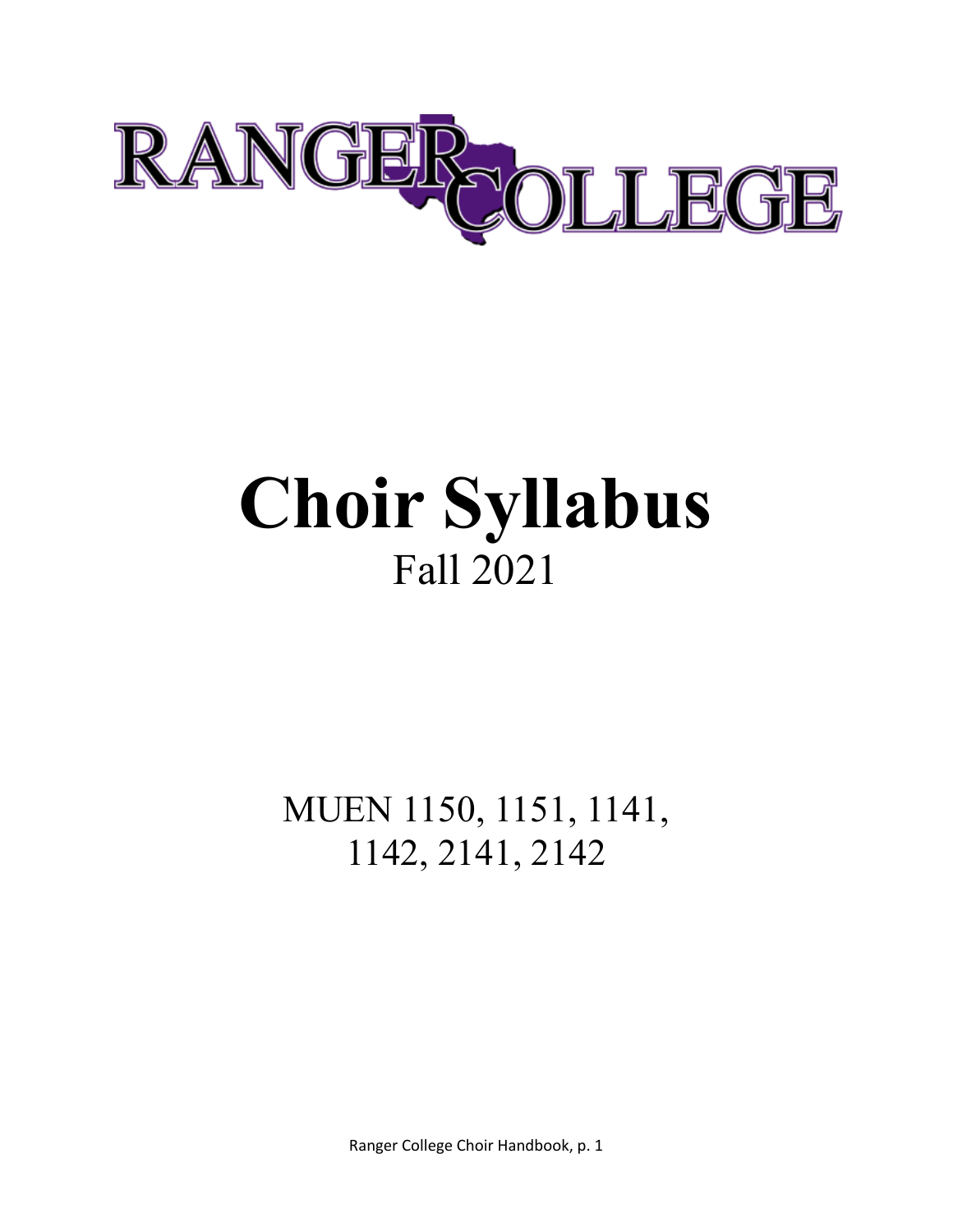### **Faculty Information**

#### **Micah Bland**

Director of Choirs | Instructor of Music DMA, Choral Music, University of Southern California, Expected December 2021 MM, Choral Conducting, University of Texas at San Antonio, 2014 BM, Vocal Music Education, Abilene Christian University, 2009 Office Phone: 254-267-7003 E-mail: [mbland@rangercollege.edu](mailto:mbland@rangercollege.edu) Remind: Text @mbland2021 to 81010 Office Hours: Monday, Tuesday, Wednesday: 12:30-3:00pm or by appointment

### **Mission Statement**

The mission of the Ranger College Choir is to enhance students' knowledge of reading and writing music, provide performing opportunities to students, and enrich the life of the college campus and community.

## **Course Description**

A mixed singing organization open to students interested in choral singing. Public concerts. Credit 2 semester hours. (Ranger College Catalog, 2019)

# **Choral Program Goals**

- 1. To develop musical excellence and comprehensive musicianship.
- 2. To foster student responsibility through teamwork and communication.
- 3. To provide students an outlet to increase musical skills and enhance creative abilities.
- 4. To create supporters of the arts and aesthetically astute citizens.
- 5. To create a safe environment that is conducive to learning.

# **Student Learning Outcomes**

Through participation in this course, students will:

- 1. Sing a varied repertoire of music, spanning all periods of musical history, alone and in groups while demonstrating proper vocal technique.
- 2. Perform in choral ensembles of various sizes demonstrating technical accuracy and expression.
- 3. Read music notation, using solfège syllables, on the treble and bass staff.
- 4. Define basic music terminology and apply terminology as it relates to choral music.
- 5. Demonstrate the ability to sight-sing proficiently using solfège syllables and Curwen hand signs.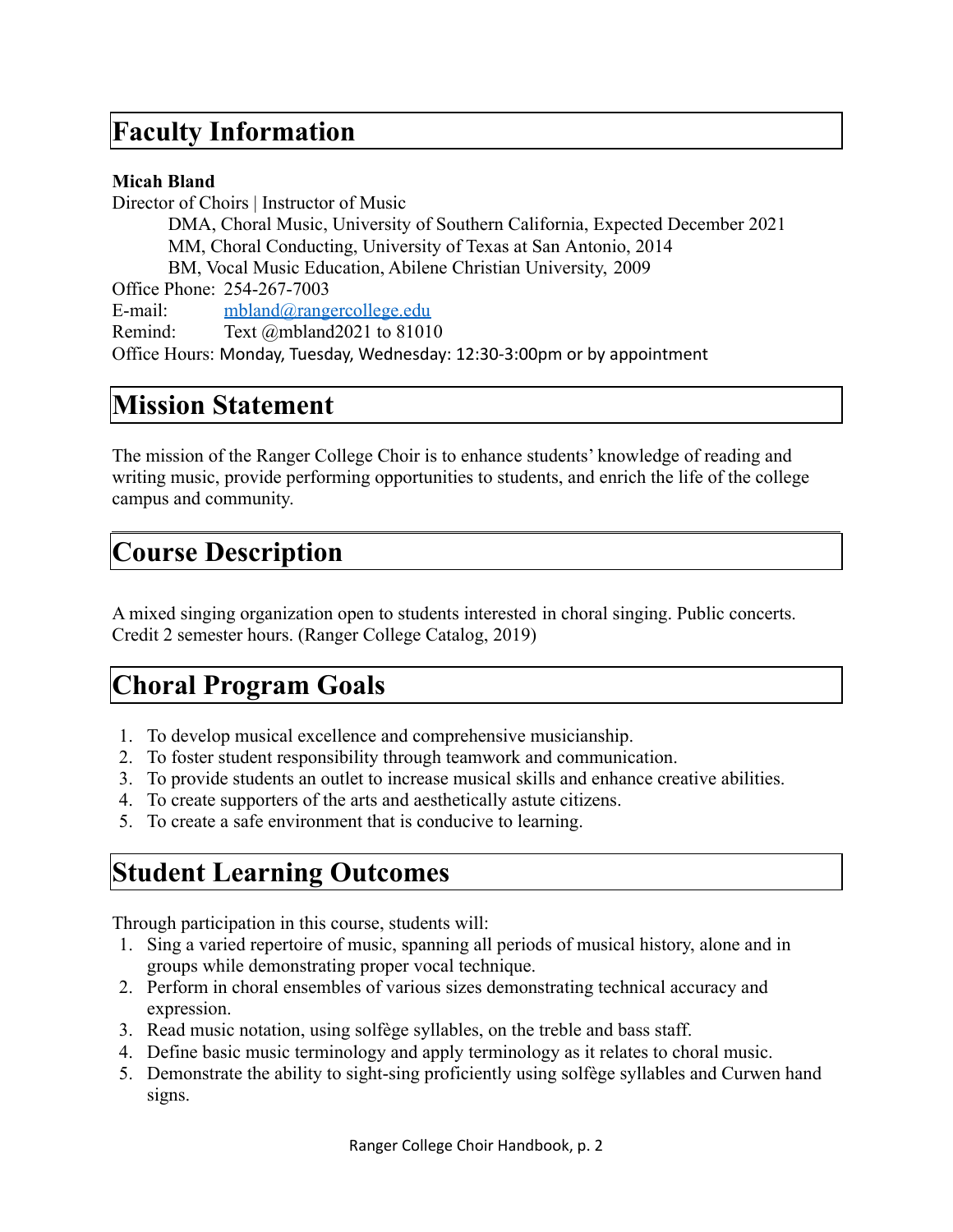- 6. Demonstrate correct posture/body alignment and breath-management techniques.
- 7. Understand basic anatomical functions of the human voice in relation to singing and vocal development.
- 8. Improvise and create music using the basic materials of music: melody, harmony, and rhythm.
- 9. Evaluate choral performances using scoring rubrics that contain specified criteria.
- 10. Interpret and analyze music of various historical periods and genres by using critical thinking and listening skills.
- 11. Demonstrate the ability to work as a team and effectively communicate with each other.
- 12. Demonstrate and apply an understanding of music notation, symbols, and terms.
- 13. Assess the impact of musicians and composers of various cultures, times, and societies.
- 14. Analyze and understand the relationship between choral music, related arts, and other academic subjects.

### **Attendance**

#### *Regular Rehearsals*

- A. Rehearsals for this semester will be scheduled as follows:
	- $\circ$  Tuesdays and Thursdays 7:40 a.m. to 9:00 a.m. (Combined)
	- $\circ$  Mondays and Wednesdays 8:00am to 9:20 a.m. (Tenor-Bass)
	- $\circ$  Mondays and Wednesdays 3:05pm to 4:25 pm (Treble)
- B. Rehearsal attendance is mandatory for all students. When students are missing from rehearsal it slows the progress of the group. See the absence policy below:
	- The only excused absences are school functions, religious observations, extreme illness (must provide documentation), family emergency (must notify director

prior to absence and provide documentation, amount of approved absences are at the director's discretion) or absences that have received prior approval from the director. An absence must be approved by the director prior to the missed rehearsal in order for it to be excused.

- Students are permitted one unexcused absence per semester.
- For every unexcused absence beyond the first permitted absence the student's final grade may be reduced by 5%. This reduction is at the director's discretion and discretion is contingent upon a student/director meeting.
- For every unexcused absence beyond the first permitted absence, students are required to schedule a meeting with the director during office hours. This should occur within 3 school days of the absence. The scheduling of this meeting is the responsibility of the student not the director. Failure to meet with the director will result in an automatic 5% reduction in the student's final grade.
- Students who are habitually absent may receive a reduction in their scholarship.
- In extreme cases, a student's scholarship may be revoked and the student may be dismissed from the choral program.
- Work, routine appointments, meetings with coaches/faculty/staff, not having a ride, etc… are NEVER excused.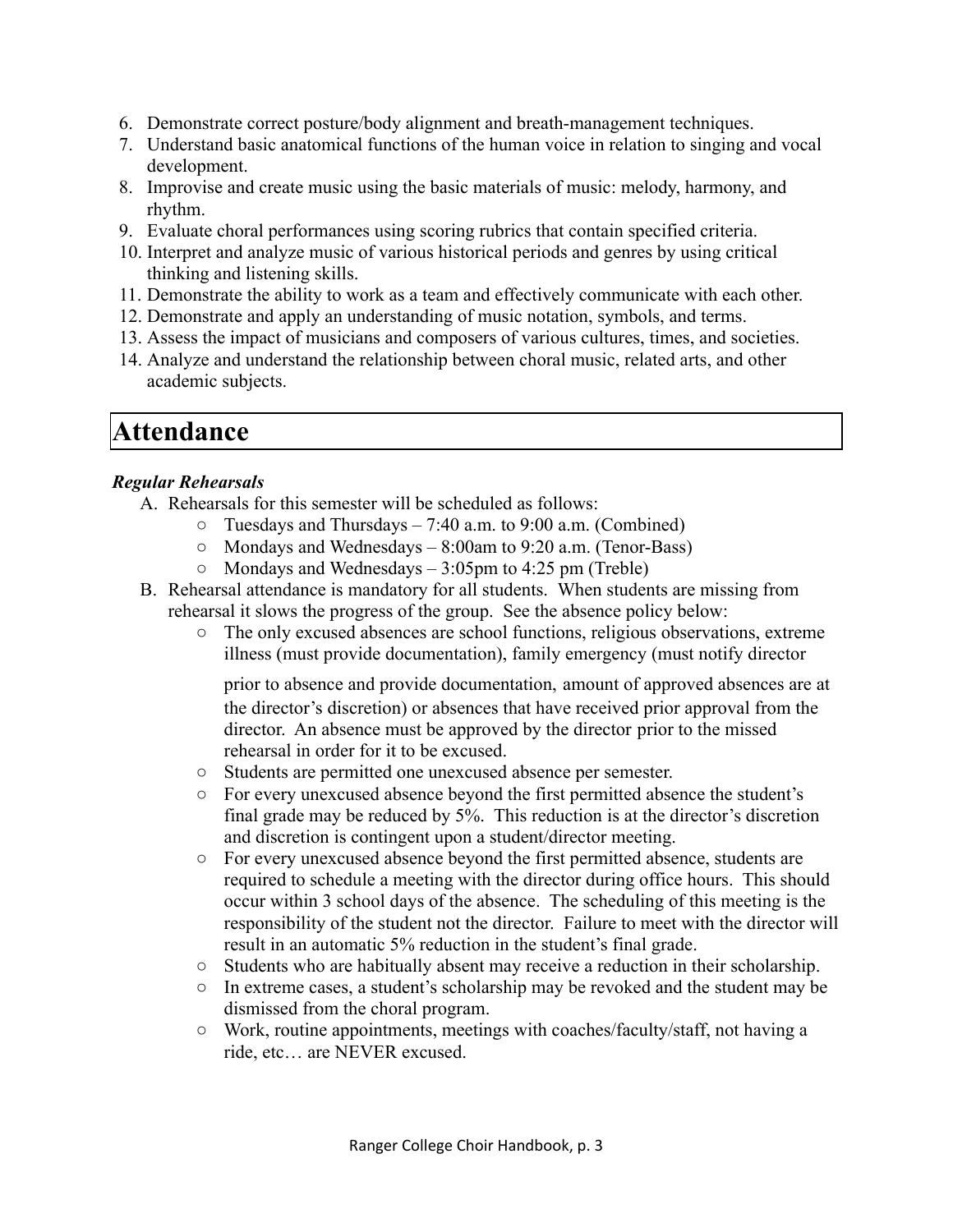- C. Being tardy is a disruption of student learning. See the tardy policy below:
	- On the third tardy and for every tardy after, the student's final grade will be reduced by 5%.
	- Students who are habitually tardy may receive a reduction in their scholarship.
	- In extreme cases, a student's scholarship may be revoked the student may be dismissed from the choral program.
- D. DIGITAL if at any point during the semester we utilize zoom, all rehearsal attendance requirements and consequences apply.
- E. If you feel you must miss class for any COVID related reasons (tested positive, testing, possible symptoms) you must report to and be excused by the dean of students.

#### *Special Rehearsals*

- A. The director reserves the right to schedule special rehearsals (Example: small group work, sectionals, performance rehearsals etc…)
- B. These rehearsals will be scheduled in advance and all students are required to attend.
- C. These rehearsals will have the same attendance and tardy policies as regular rehearsals (see above).

#### *Performances*

- A. All students are required to attend all performances.
- B. Performances include, but are not limited to, semester concerts, community concerts, and school events (e.g. basketball games, graduation, etc…).
- C. Performance attendance will be a portion of the semester grade.
- D. Students who choose not to attend performances **will be in danger of failing** the course and scholarship revocation.

#### *Excused and Unexcused Performance Absences*

- A. The only excused absences from performances are for medical and family emergencies (must provide documentation and absence is at the director's discretion), religious observations, and school events. If a student is going to miss a performance, he or she must notify the director prior to the performance in order for the absence be considered excused. In all cases, proper documentation is required. The student must meet with the director within 3 days of the missed performance. The scheduling of this meeting is the responsibility of the student not the director.
- B. If you do not inform the director beforehand, your absence may be considered unexcused no matter the reason.
- C. Work, routine appointments, meetings with coaches/faculty/staff, not having a ride, etc… are NEVER excused.

# **Required Materials**

- Students will be provided music and a choir robe for this course.
- Students may be asked to provide additional items for their performance attire.
- Students are required to have a pencil (no pens) at every rehearsal
- Students are required to have a black binder for their music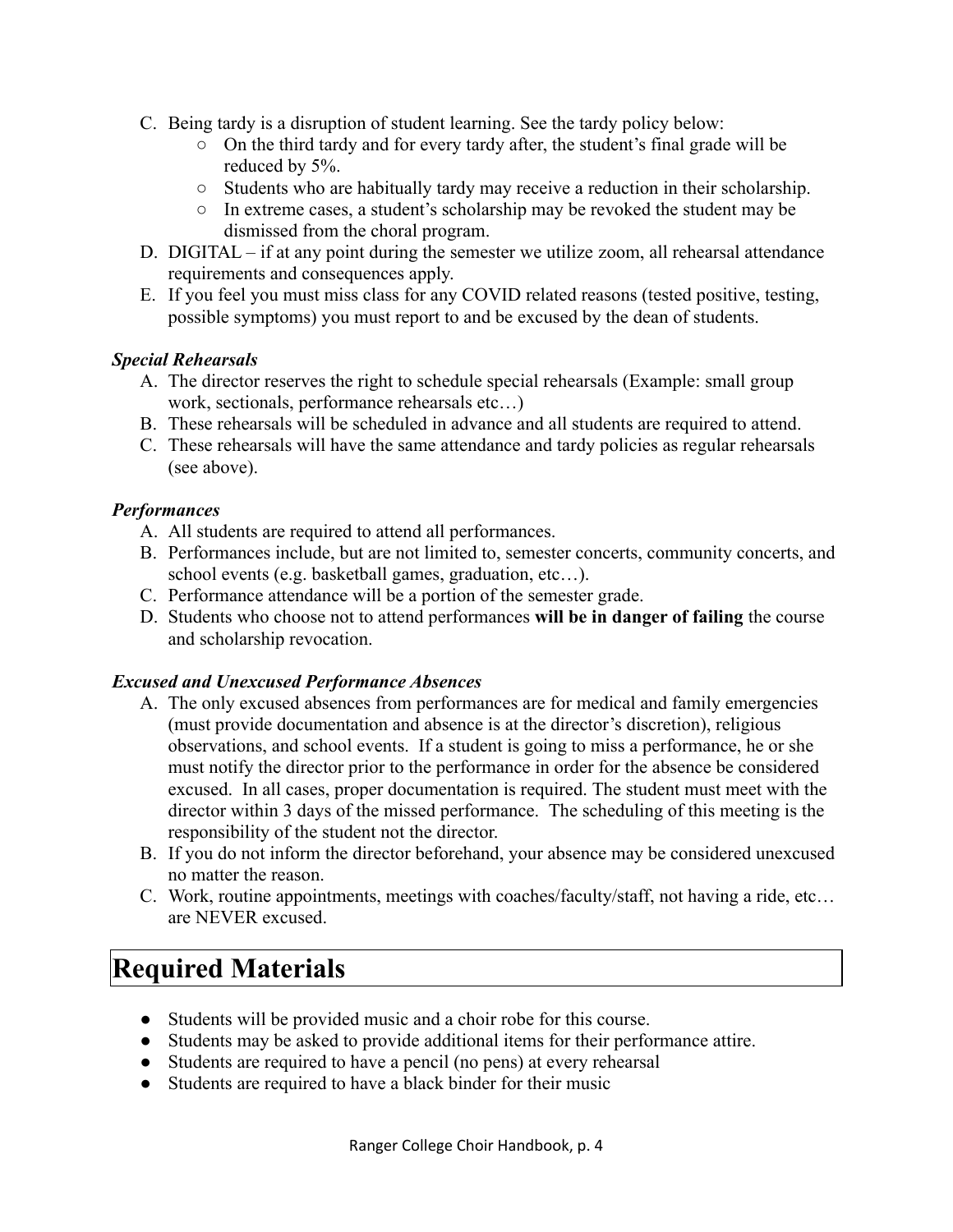- Students are responsible for all loaned choir materials and must return them at the end of the semester.
- If you do not return loaned choir materials at the end of the semester, you will be assessed the following fees:

| Ausic- | \$2.00 per piece |
|--------|------------------|
| lRohe. |                  |

● A hold will be placed on your account until all fees for non-returned items are paid.

# **Concert Attire**

An audience hears with their ears and their eyes. For this reason, it is essential that we visually present ourselves in a uniform manor. Students not in proper attire will not be permitted to perform. Listed below are the attire requirements.

- For sporting events, students may be asked to wear jeans, and a matching shirt or matching color shirt. Jeans should be free of holes or illusions of holes. Students are responsible for wearing the required shirt.
- Students may be asked to wear black attire for select performances. Students should have black dress pants (no jeans or leggings), black closed toe shoes, black socks (girls do not need to wear socks if their shoes do not require them), and a solid black button up shirt, dress, or blouse.
- Students will be provided with a robe for select performances. When wearing robes, students should wear their black dress shirt, black dress pants, black socks, and black closed toe shoes.
- Students are responsible for maintaining their robes and stoles. Students will be responsible for any lost to damaged parts.
- Students should be clean and presentable and free from smells for performances.
- For major performances (i.e. full concerts) hair must be a natural color. For minor performances unnatural colors are permitted.
- Students should have their hair pulled back out of the performer's eyes

# **Grading Policies and Evaluation**

This course meets the following of the six Core Objectives established by Texas:

- ☒ **Critical Thinking Skills (CT) –** Creative thinking, innovation, inquiry, and analysis; evaluation and synthesis of information
- ☒ **Communication Skills (COM) –** effective development, interpretation and expression of ideas through written, oral, and visual communication
- ☐ **Empirical and Quantitative Skills (EQS) –** The manipulation and analysis of numerical data or observable facts resulting in informed conclusions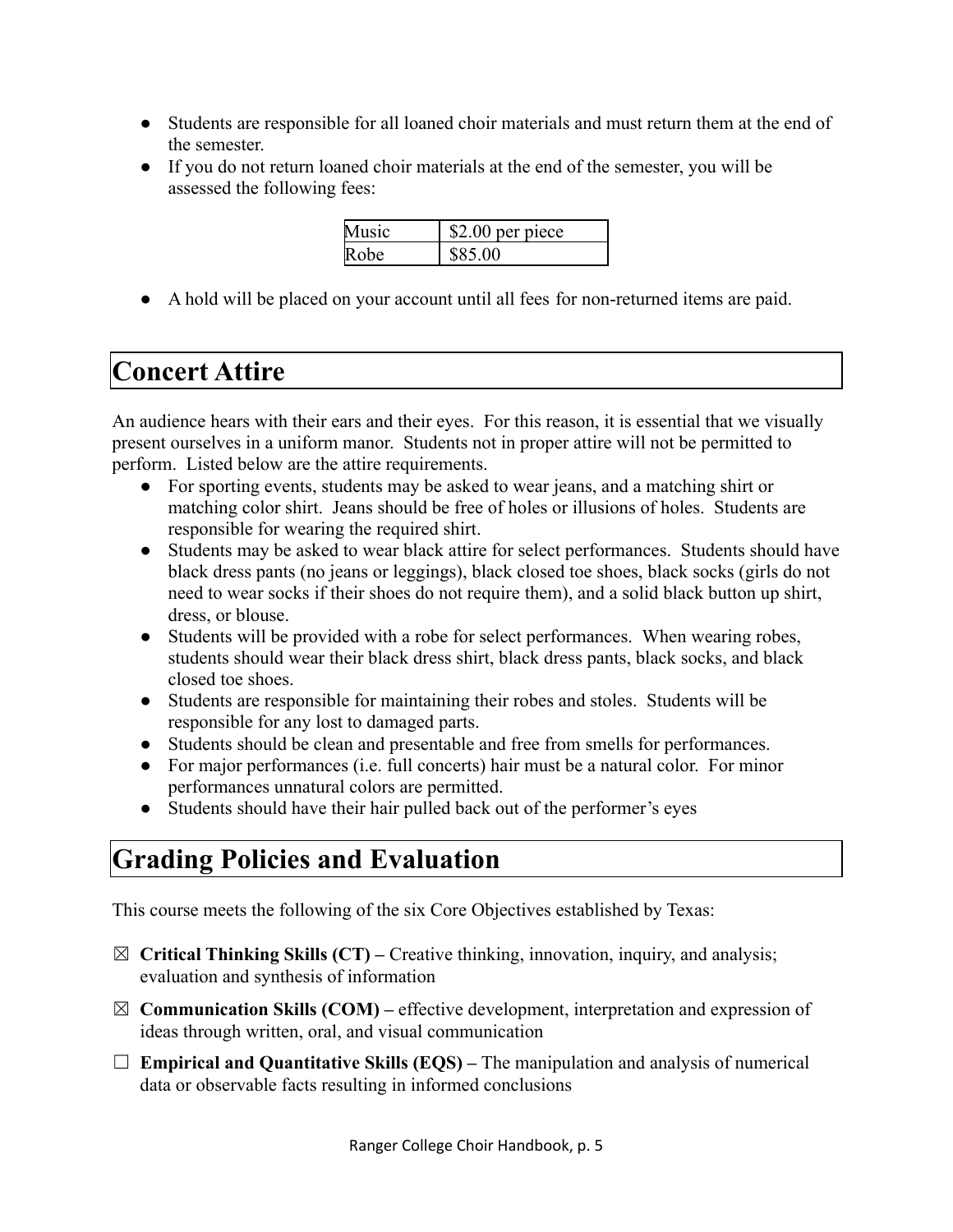- $\boxtimes$  **Teamwork (TW)** The ability to consider different points of view and to work effectively with others to support a shared purpose or goal
- ☒ **Social Responsibility (SR) –** Intercultural competence, knowledge of civic responsibility, and the ability to engage effectively in regional, national, and global communities
- $\boxtimes$  **Personal Responsibility (PR)** The ability to connect choices, actions, and consequences to ethical decision-making

#### *Rehearsal Participation / Attendance = 40% (Texas core objectives COM, TM, SR, PR)*

- Each student must fully participate in all rehearsals.
- Students will be evaluated on participation. Students will be given a weekly participation grade. Students may lose daily points for the following offenses:
	- o Unexcused absences no credit for that class
	- o Arriving late to rehearsal  $-10\%$  loss in credit for that class
	- o Not bringing required materials to rehearsal
	- o Cell phone use of any kind during rehearsal
	- o Failure to participate or follow instructions during rehearsal
	- o Showing disrespect to the instructor or classmates during rehearsal
	- o Any other action the director feels are disruptive to student learning

#### *Performances = 30% (Texas core objectives COM, TM, SR, PR)*

- A. Students are required to fully participate in all performances.
- B. Performances include, but are not limited to, off-campus concerts, on-campus concerts, community events, and school events.
- C. Tardiness, off-task/disruptive behavior, not wearing the correct concert attire, and failure to fully participate will result in a significantly lowered grade for the performance. If behaviors are extreme, the student may be dismissed from the performance and will receive no credit for the performance.
- D. Students must abide by good concert etiquette rules during performances. To demonstrate good etiquette, students should:
	- Refrain from cell phone use of any kind
	- Avoid talking
	- Watch the conductor and be engaged
	- Use good singing posture
- E. Additionally, students may be asked to assist with concert preparations (e.g. setting up chairs, handing out programs, greeting guests, etc…). This will count as part of the performance grade.
- F. **Reminder: Missing a performance may result in failure of the course and/or revocation of scholarship.**

#### *Assignments/Quizzes = 30% (Texas core objectives CT, COM, PR)*

- A. Students may be required to complete occasional assignments and/or quizzes.
- B. Assignments may include, but are not limited to:
	- Group singing assignments students may be asked to sing in small ensembles (trios, quartets, etc…)
	- Individual singing assignments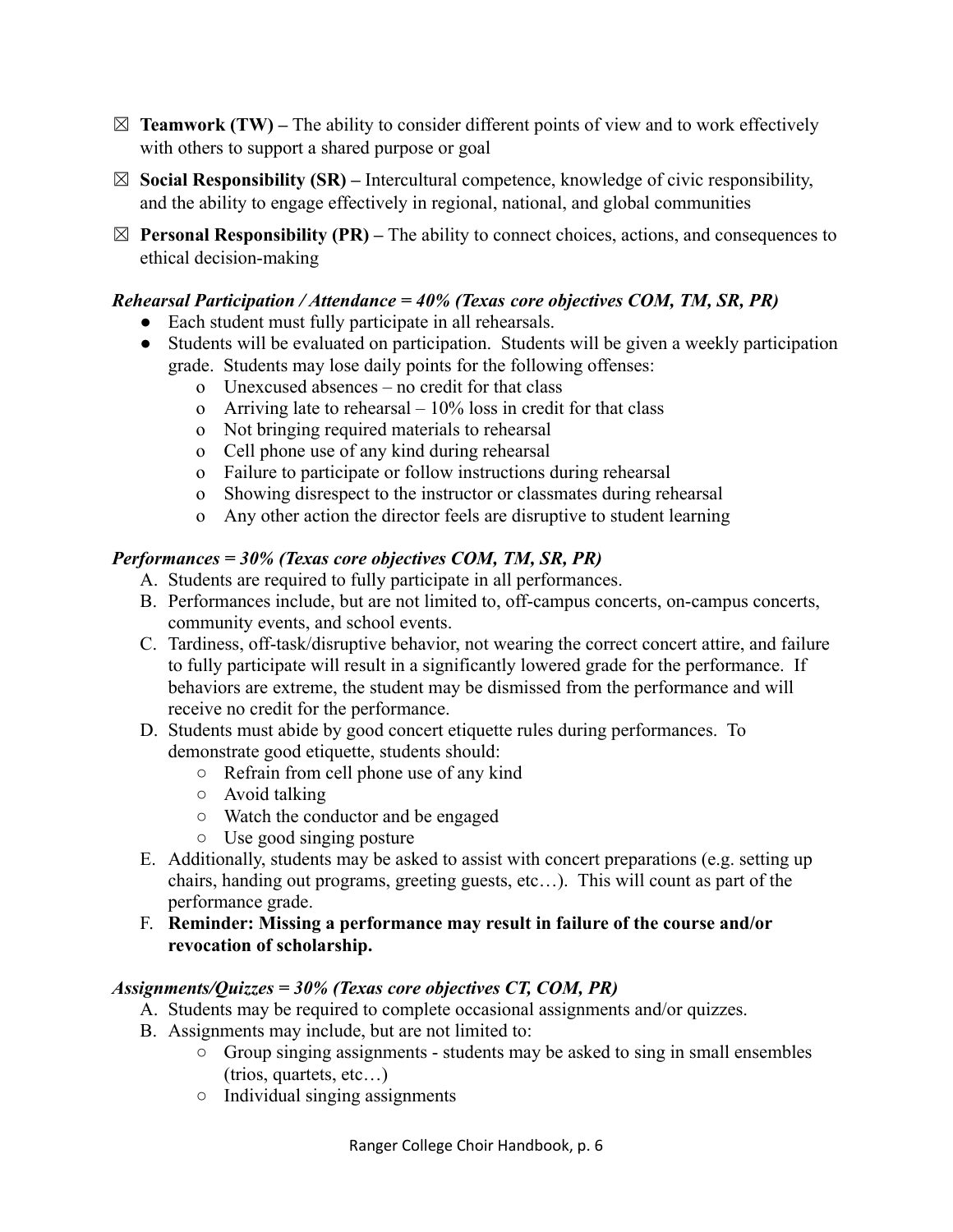- $\circ$  Music theory assignments students may be asked to complete basic music theory assignments (e.g. worksheets).
- Score markings and preparations (e.g. measure numbers, conductor's notes).
- Rehearsal and performance reflections.
- Assignments, excluding tests/exams, will be accepted up to two days after the initial due date with a 20% grade reduction. The student will receive a 10% grade reduction if turned in one day after due date.
- C. Quizzes may include, but are not limited to:
	- Sight-singing quizzes students may be assigned sight-singing exercises to be performed for the instructor.
	- Part-singing quizzes students may be asked to sing their parts on specific pieces so the director can determine their readiness for performance.
	- Music theory quizzes.
- D. Additionally, students should check Blackboard regularly for posted announcements and assignments. Not knowing about an assignment/quiz is not an excuse.

#### *Grading Scale:*

 $100-90 = A$  89-80 = B 79-70 = C 69-60 = D 59 and below = F

#### *Final Grade Calculation:*

| Participation/Attendance | $=$ | 40%     |
|--------------------------|-----|---------|
| Performances             | $=$ | 30%     |
| Assignments/Quizzes      | $=$ | 30%     |
| <b>TOTAL</b>             | $=$ | $100\%$ |

### **Student Conduct and Classroom Policies**

#### *Student Conduct: during choir-related activities:*

- A. Students are expected to be respectful at all times. Disrespectful behaviors include, but are not limited to:
	- 1. Talking while the instructor is teaching
	- 2. Using technology at unapproved times (e.g. texting)
	- 3. Sleeping
	- 4. Distracting others / interrupting the learning process
- B. Disrespectful behavior **will not** be tolerated. Students who choose to behave in this manner will be warned one time. After one warning, the student(s) will be asked to leave the classroom for that class meeting – this will constitute an absence for that meeting and a "zero" for any assignments that day.
- C. In extreme cases, the instructor may refer the student to the Vice President for Student Services.

#### *Student Conduct: during non-choir-related activities:*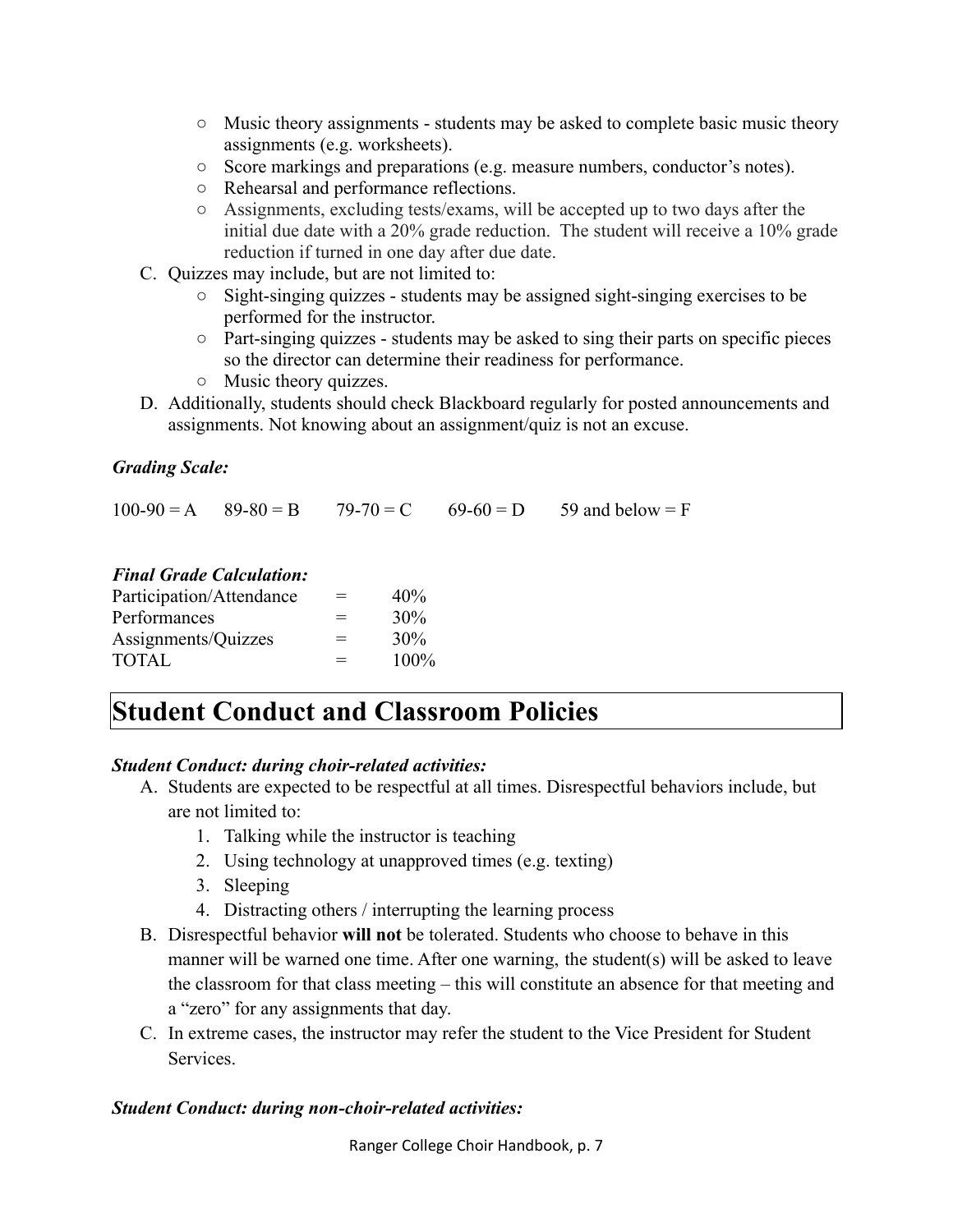- A. Choir students are expected to maintain good conduct in all aspects of campus life, as they are visible representatives of the Ranger College choral program.
- B. Poor conduct reflects badly on the Ranger College choral program as a whole, not just the individual choir student.
- C. Examples of poor conduct include, but are not limited to:
	- a. Speaking negatively about the choir program or other choir members or the college
	- b. Not following the Ranger College Student Handbook and Catalog
	- c. Inappropriate behavior in the dormitories or other campus areas
	- d. Disrespectful behavior towards Ranger faculty, staff, or fellow students
- D. Offenders of this policy will be dealt with appropriately by the director/instructor, which may include revocation of choir scholarship and/or dismissal from the choral program.
- E. In extreme cases, the instructor may refer the student to the Vice President for Student **Services**

#### *Choir Room Policies:*

- 1. No food or drink, other than water, is permitted in the choir room during rehearsal.
- 2. Cell phones and electronics must be out of sight and on silent or turned off.
- 3. Be respectful of all people and property.
- 4. Participation is expected and required during rehearsals.

#### *Communication:*

- A. Students are expected to maintain communication throughout the semester with the director/instructor.
- B. It is the student's responsibility to inform the director/instructor about school events and organizations in which they participate.
- C. It is the student's responsibility to inform the director/instructor prior to an absence from rehearsal via e-mail. Please note that just because you email the director/instructor does not make your absence excused.
- D. Students must use their Ranger College e-mail address. The instructor will not respond to e-mails from non-Ranger accounts.

# **Academic Eligibility and Advising**

- A. Students must maintain a 2.0 GPA to participate in the choral program and/or receive a choral scholarship. Students falling below a 2.0 GPA may be dismissed from the choral program and will be in jeopardy of losing their scholarship.
- B. Students must meet with the director/instructor for academic advising at least twice per semester. One appointment must be within a week after mid-terms and the second must be prior to finals week.
- C. It is the student's responsibility to schedule advising appointments.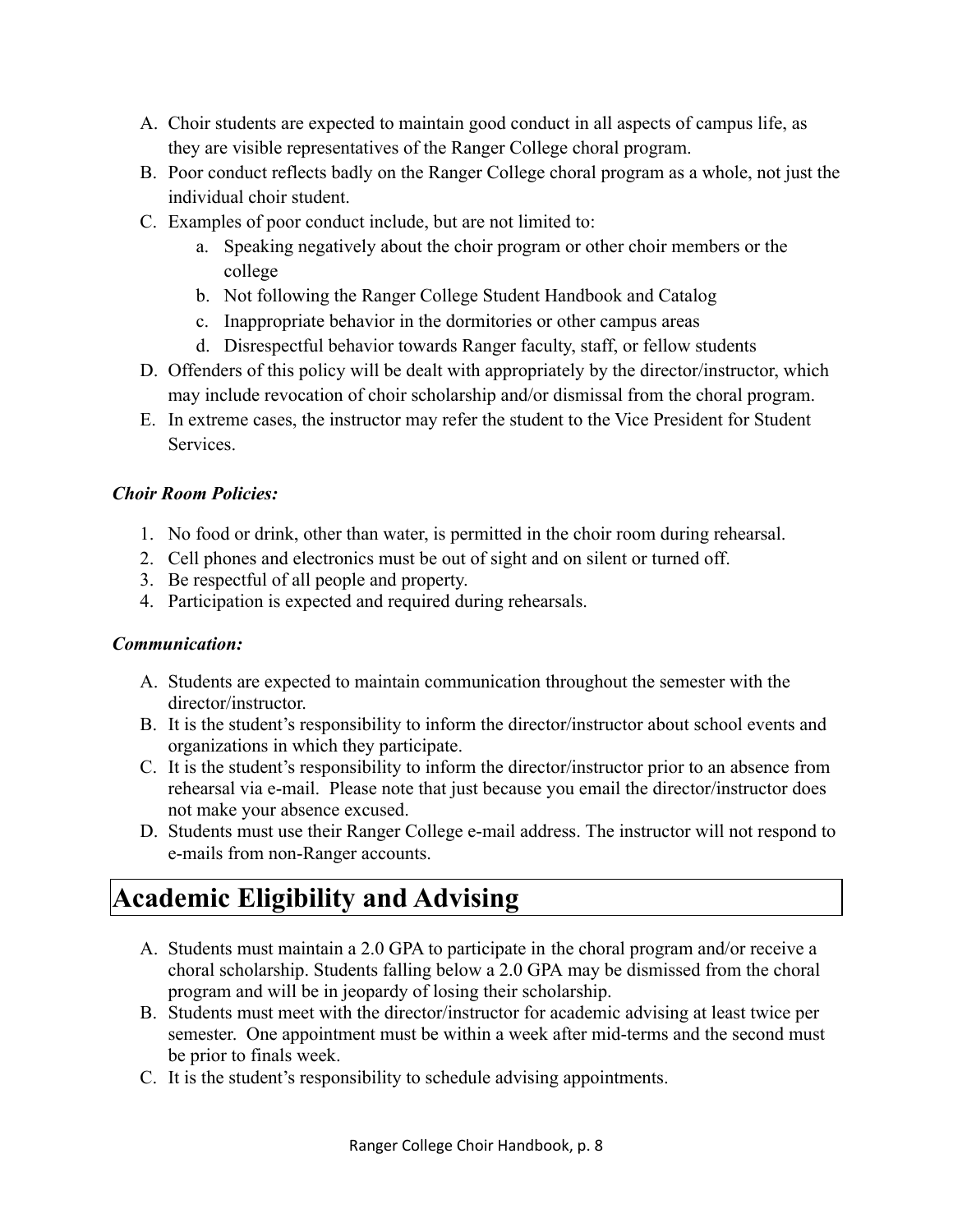D. The director/instructor may complete student grade and conduct checks periodically as she deems necessary.

# **Choral Scholarships**

- A. Two levels of scholarship may be awarded:
	- Standard choral scholarship pays for tuition/fees.
	- $\circ$  Half choral scholarship pays for half tuition/fees.
- B. Scholarships are awarded at the discretion of the director.
- C. Student awards may vary between semesters based on student performance and the availability of funds.
- D. Students receiving a choral scholarship may be asked to perform extra duties.
- E. The director reserves the right to alter and/or revoke scholarships at any time.

### **Travel**

Throughout the semester, we will travel to various locations. As representatives of the Ranger College choral program, students are expected to maintain professional adult conduct. While traveling, all students are expected to abide by the policies in the Ranger College Student Handbook/Catalog as well as the Ranger College Choir Handbook.

Failure to adhere to the policies set forth in the handbooks mentioned above may lead to student disciplinary action, dismissal from the choral program, and/or scholarship revocation.

# **Choir Students Attending Satellite Campuses**

Students attending Ranger satellite campuses (Erath and Brown County) are welcome to join choir. It is understood that it may not be feasible for these choir members to attend all choir events. Therefore, off-campus choir students may not be required to attend minor choir events. However, this will be discussed in advance between the students and the director. Satellite campus students must have permission from the director to miss an event prior to the occurrence of the event. Major concerts may not be missed by these students.

Additionally, satellite campus students are not eligible for full choir scholarships.

### **Disclaimers**

- A. All choir students are responsible for knowing the information contained within this handbook as well as the Ranger College Student Handbook and Catalog.
- B. "Not knowing" about a policy is not an excuse.
- C. The director/instructor reserves the right to alter this handbook as deemed necessary. If alterations occur, all choir students will be notified.